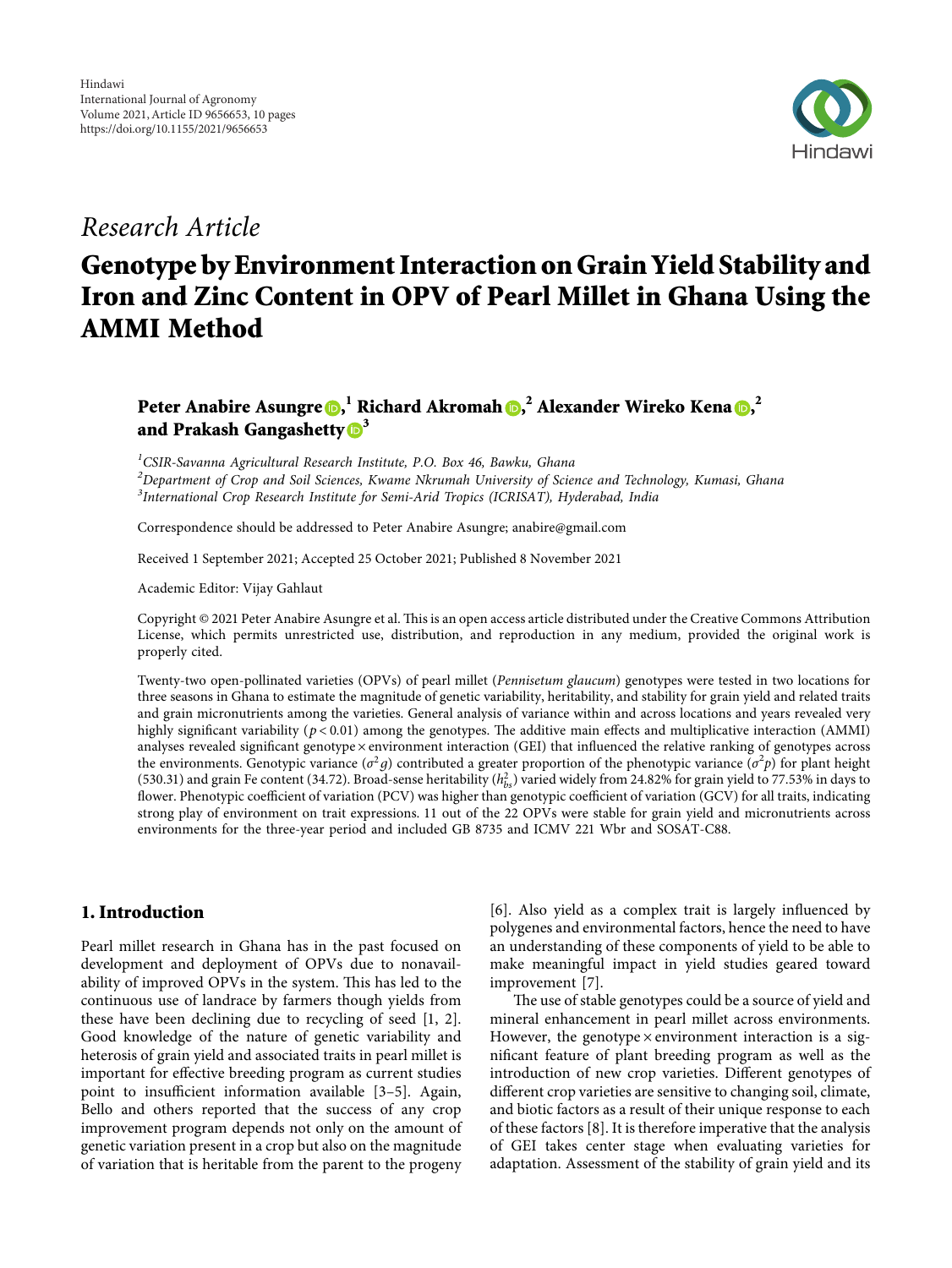associated traits across growing regions is a requirement in breeding for varieties for specific or common environments for high production and productivity. This calls for the development of varieties that would give stable production from year to year and from location to location even under varied conditions of cultivation. It should be noted that selection of varieties based on grain yield alone may not be adequate when GEI is significant [[9, 10](#page-7-0)], especially where these have had frequently changing ranks due to cross interaction in different environments. It is therefore an indispensable fact that the GEI was taken into account, properly understood, and analyzed.

Varied approaches may be deployed for analysis of GEI, some of which are the linear regression model [[11\]](#page-7-0) and regression [\[12](#page-7-0)]. ANOVA which is an additive model is also used in some cases as it effectively partitions the total sum of squares into the genotype main effect, the environment main effect, and the GEI effect without giving adequate infor-mation on the structure of the GEI [\[13\]](#page-8-0). The AMMI model has been considered a better alternative model for analysis of GEI in multilocation varietal yield trials as it is more effective and more efficient than other statistical packages [[14\]](#page-8-0). This is because it gives estimate of total GEI effect of each genotype and also partitions the GEI into interaction effects due to environments [[15\]](#page-8-0). This is because the AMMI model combines normal analysis of variance for additive effects with principal component analysis (PCA) for multiplicative structure within the interaction for a better appreciation of the GEI aspect, thereby improving the accuracy of yield estimates and success of selecting genotypes with higher yields [\[8](#page-7-0)]. The AMMI model has been effectively deployed in crops such as soybean [[16\]](#page-8-0), maize [[17\]](#page-8-0), wheat [\[18](#page-8-0)], pearl millet [[13, 19](#page-8-0)], and cassava [\[20, 21\]](#page-8-0) under different environmental conditions. In the current study, the AMMI model was used to determine the nature and scale of GEI effects on selected traits of pearl millet and to identify high yielding and stable OPVs with enhanced grain micronutrients that could serve as alternative for pearl millet farmers in Ghana.

#### **2. Materials and Methods**

Two experiments consisting of 22 open-pollenated varieties (OPVs) (Table [1\)](#page-2-0) were established during the 2017, 2018, and 2019 cropping seasons at two locations in the Upper East (CSIR-SARI Manga research station and Denugu close to North East region of Ghana). Five of the OPVs (AFRIBEH-NAARA*,* NAAD-KOHBLUG*,* AKAD-KOM*,* WAAPP-NAARA, and KAANATI) were from Ghana, while the other 17 were received from ICRISAT-Sahelian Centre, Niger.

The experimental site at Manga was disc-harrowed and bullocks were used to raise ridges at 75 cm apart. Plot size was  $1.5 \text{ m} \times 3 \text{ m}$  (2 rows, 3 meters long) with intrarow spacing maintained at 30 cm for all years. The layout was Randomised Complete Block Design (RCBD) with three replications. N.P.K (15-15-15) fertilizer was applied at the rate of 125 kg/ha immediately after hand weeding, three weeks after sowing, with the hoe. Whole plot was considered for data such as days to 50% flowering, grain yield (kg), Downy mildew incidence (%), and 1000 grain weight (g). The height of five randomly selected plants was measured to determine average plant height (from the base of the plant to the tip of the panicle in cm), panicle length (cm), and girth (cm) at maturity. Seed samples of 30 g/plot were prepared, following the prescribed procedure outlined for grain Zn and Fe density analysis using energy-dispersive X-ray fluorescence (EDXRF) spectrometry method [\[22, 23\]](#page-8-0).

*2.1. Statistical Analysis of Data.* Data was subjected to analysis of variance using GenStat software version 12 for individual and combined years to determine the significance of main effect as well as interactions associated with parameters measured. The mean square values from the individual and combined ANOVA tables were used to estimate the phenotypic  $(\sigma^2 p)$ , genotypic  $(\sigma^2 g)$ , and GxE  $(\sigma^2 g e)$ variances components according to [\[24\]](#page-8-0) as

$$
\sigma^2 g = \frac{(MS_g - MS_{ge})}{re},
$$
  
\n
$$
\sigma^2 ge = \frac{(MS_{ge} - MS_e)}{r},
$$
  
\n
$$
\sigma^2 e = \frac{MS_e}{re},
$$
  
\n
$$
\sigma^2 p = (\sigma^2 g) + (\frac{\sigma^2 ge}{e}) + (\frac{\sigma^2 e}{re}).
$$
\n(1)

Estimation of broad-sense heritability  $(h_{bs}^2)$  was estimated according to [[25](#page-8-0)] as

$$
h_{bs}^2 = \frac{\sigma^2 g}{\sigma^2 p},\tag{2}
$$

where  $\sigma^2 g$  = genotypic variance,  $\sigma^2 p$  = phenotypic variance,  $\sigma^2 g e$  = genotype × environment variance,  $\sigma^2 e$  = pooled error,  $e$  = number of environments/years, and  $r$  = number of replications.

Expected genetic advance (GA) was calculated as  $GA = \overline{K} \square_A h^2$ ; and genetic advance as a percentage of mean (GAM) was calculated as

$$
GAM = \frac{GA}{\overline{X}} \times 100,\tag{3}
$$

and we have  $K =$  selection differential (2.06 at 5% selection intensity) according to [\[26](#page-8-0)], and  $\Box_A$  = phenotypic standard deviation.

Genotypic coefficient of variation (GCV) and phenotypic coefficient of variation (PCV) were determined according to [[27](#page-8-0)] as follows:

$$
GCV = \frac{\sqrt{\sigma^2 g}}{\overline{X}} \times 100,
$$
  
PCV =  $\frac{\sqrt{\sigma^2 p}}{\overline{X}} \times 100,$  (4)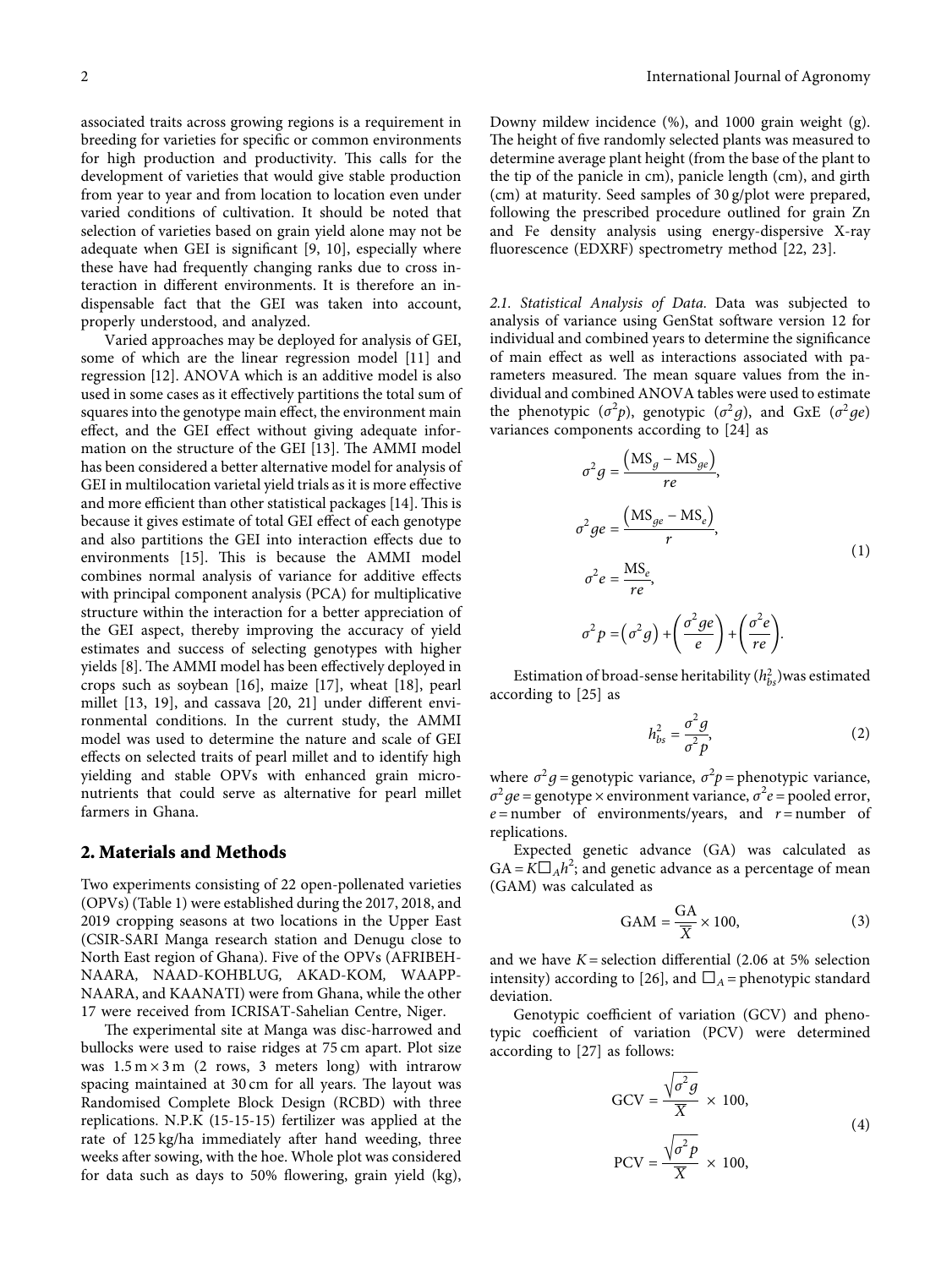<span id="page-2-0"></span>

| Genotype             | Source            | Genotype             | Source            |
|----------------------|-------------------|----------------------|-------------------|
| AFRIBEH-NAARA        | CSIR-SARI, Ghana  | <b>MORO</b>          | <b>ICRISAT-SC</b> |
| AKAD-KOM             | CSIR-SARI, Ghana  | NAAD-KOHBLUG         | CSIR-SARI, Ghana  |
| CHAKTI               | <b>ICRISAT-SC</b> | SOSAT-C88            | <b>ICRISAT-SC</b> |
| GAMOJI               | <b>ICRISAT-SC</b> | SOUNA 3              | <b>ICRISAT-SC</b> |
| GB 8735              | ICRISAT-SC        | WAAPP-NAARA          | CSIR-SARI, Ghana  |
| <b>IBMV 8402</b>     | ICRISAT-SC        | Faringuero           | <b>ICRISAT-SC</b> |
| <b>ICMV 167005</b>   | ICRISAT-SC        | <b>ICMV 221</b>      | <b>ICRISAT-SC</b> |
| <b>ICMV IS 85327</b> | ICRISAT-SC        | <b>ICMV 167001</b>   | <b>ICRISAT-SC</b> |
| <b>KAANATI</b>       | CSIR-SARI, Ghana  | <b>ICMV IS 99001</b> | <b>ICRISAT-SC</b> |
| LCIC 9702 (LCICMV-2) | ICRISAT-SC        | <b>ICTP 8203</b>     | <b>ICRISAT-SC</b> |
| LCICMV-4 (Jirani)    | <b>ICRISAT-SC</b> | <b>ICMV 167006</b>   | ICRISAT-SC        |

Table 1: List of hybrids and OPVs used for AMMI stability study.

where  $\overline{X}$  = grand mean.

GCV and PCV were categorised according to [\[28](#page-8-0)] as

Low: 
$$
< 10\%
$$
, Moderate:  $10 - 20\%$ , High:  $> 20\%$ . (5)

*2.2. Stability Analysis for Grain Yield.* Further analysis to determine how stable the genotypes were over the seasons for grain yield was done using the additive main effects and multiplicative interaction (AMMI) model in GenStat version 12 [\[29\]](#page-8-0) and according to [[16\]](#page-8-0):

$$
Y_{ij} = \mu + g_i + e_{ij} + \sum_{K=1}^{n} \lambda_k \alpha_{ik} \gamma_{kj} + e_{ij},
$$
 (6)

where  $Y_{ij}$  is the yield of the *i*<sup>th</sup> genotype in the *j*<sup>th</sup> year,  $g_i$  is the mean of the  $i^{\text{th}}$  genotype minus the grand mean,  $\lambda_k$  is the square root of the eigenvalue of the PCA axis  $k$ ,  $\alpha_{ik}$  and  $\gamma_{ki}$ are the principal component scores for PCA axis *k* of the *i*<sup>th</sup> genotype and the *j* th year, respectively, and *eij* is the residual. The genotypic environment PCA scores were expressed as unit vector times the square root of  $\lambda_{k}$ ; environment PCA  $score = \lambda_k^{0.5} Y_{ik}$ ; genotype PCA score =  $\lambda_k^{0.5} \alpha_{ik}$ .

The AMMI stability value for each genotype was calculated as previously described by [\[30\]](#page-8-0) as

$$
ASV = \sqrt{\left[\frac{IPCA1_{SQ}}{PCA2_{SQ}}\left(PCA1_{score}\right)\right]^2 + \left(IPCA2_{score}\right)^2},\quad(7)
$$

���������������������������������

where the IPCA1<sub>SO</sub>/IPCA2<sub>SO</sub> = the weight derived from dividing the IPCA1 sum of squares value by the IPCA2 sum of squares values from the AMMI analysis of variance table. Larger IPCA scores (positive of negative) indicate that genotype is more adapted to the environment and vice versa [\[31](#page-8-0)].

Stability index (SI) for yield rankings based on the AMMI stability value was derived as follows:

$$
SI = RASV + RY, \t(8)
$$

where  $RASV =$  genotypes ranking based on AMMI stability value and  $RY =$  genotype yield ranking across environments; genotypes with low SI values indicate high mean yield stability.

## **3. Results and Discussion**

The mean annual rainfalls at the experimental sites for the four-year period (June to October each year) were 885.3 mm and 871.4 mm for Denugu and Manga, respectively, and indicated a consistent increase in volumes for the period with Denugu recording higher amounts each year except in 2019 where Manga had higher amounts (Table [2](#page-3-0)). This trend is not surprising because the Denugu site is more south of Ghana than the Manga site. The soils of the sites were well drain and deep to moderate deep  $(0-30 \text{ cm depth})$ . The sites were basically sandy and acidic, with relatively high levels of potassium. Soil pH values of the sites were 5.2 for Denugu and 4.7 for Manga (Table [3](#page-3-0)). The Fe content was 36.9 mg kg<sup>-1</sup> for Denugu and 38.5 mg kg<sup>-1</sup> for Manga, while Zn content was 1.2 mg  $kg^{-1}$  and 2.6 mg  $kg^{-1}$  for same sites. The agrometeorological data and the soil properties do not differ significantly from earlier reports, especially for the Manga site [[31–36\]](#page-8-0), and thus they are ideal for pearl millet crop growth [[37](#page-8-0)–[39](#page-8-0)].

General analysis of variance showed that genotype, environment, and their interactions were highly significant  $(p < 0.001)$  among the genotypes for all traits (Table [4\)](#page-3-0). The proportions of mean squares for genotype component for traits days to 50% flower, downy mildew incidence, and grain Zn content were higher than the environmental component, indicating that the genotypes responded differently in each location and season. These findings support previous studies on pearl millet at ICRISAT using a recombinant inbred line (RIL) population ICMB 841  $\times$  863B which revealed that genotype  $\times$  environment interactions were significant for grain yield, flowering time, plant height, and panicle length [[40](#page-8-0)]. Similar reports show that genotype, environment, and their interaction effects influenced significant variation in pearl millet characteristics such as days to flowering, maturity, plant height, 1000-grain weight, grain yield, and seed micronutrients [\[41](#page-8-0)–[44](#page-8-0)] and in finger millet [\[45, 46](#page-9-0)] which corroborate the current findings.

Genotypic variance  $(\sigma^2 g)$  contributed a greater proportion of the phenotypic variance  $(\sigma^2 p)$  of majority of the traits and was 1.4–4.7 times that of the genotype × environment interaction variance ( $\sigma^2 g \times e$ ), indicating wide genetic variations among the genotypes for these traits and confirming the fact that these traits were largely controlled by genetic factors (Table [5\)](#page-3-0). Recent studies reported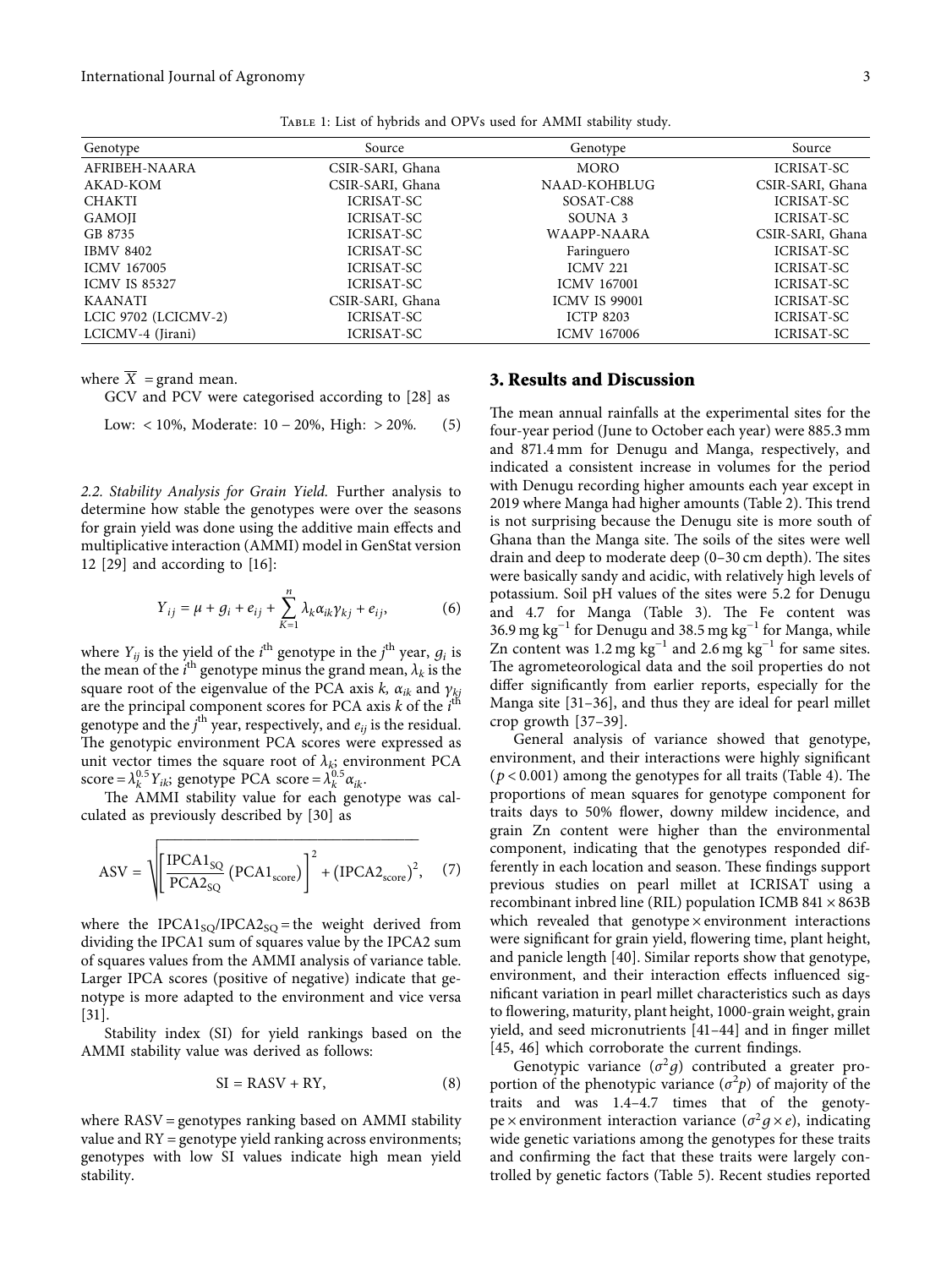<span id="page-3-0"></span>

| Year    | Rainfall amount (mm) |        |  |  |
|---------|----------------------|--------|--|--|
|         | Manga                | Denugu |  |  |
| 2016    | 768.1                | 888.2  |  |  |
| 2017    | 822.4                | 853.0  |  |  |
| 2018    | 894.0                | 1315.0 |  |  |
| 2019    | 1001.0               | 1140.0 |  |  |
| Total   | 3485.5               | 4196.2 |  |  |
| Average | 871.4                | 1049.1 |  |  |

Table 2: Mean rainfall for Denugu and Manga sites from June to October for 2016 to 2019 cropping seasons.

Table 3: Soil physiochemical properties of experimental fields at a depth of 0–30 cm before establishment of trials at Manga and Denugu in 2016.

| Elements tested                      | Denugu     | Manga      |
|--------------------------------------|------------|------------|
| Sand (%)                             | 79         | 80.4       |
| Silt $(\%)$                          | 18         | 14         |
| Clay $(\%)$                          |            | 5.3        |
| Texture                              | Loamy sand | Loamy sand |
| pH                                   | 5.2        | 4.7        |
| Available $p$ (mg kg <sup>-1</sup> ) | 14.5       | 15.2       |
| K (mg $kg^{-1}$ )                    | 47         | 35.9       |
| Ca $(mg kg^{-1})$                    | 0.07       | 0.06       |
| $Mg$ (mg $kg^{-1}$ )                 | 0.06       | 0.04       |
| Fe $(mg kg^{-1})$                    | 36.9       | 38.5       |
| Zn $(mg kg^{-1})$                    | 1.2        | 2.6        |
| Organic matter (%)                   | 0.6        | 0.05       |

Table 4: Combined analysis of variance for nine traits of 22 pearl millet OPV genotypes evaluated in two locations for three seasons in Ghana.

| Source       | d.f. | DFF       | DMinc      | PН           | GY         | <b>TSW</b> | Fe          | Zn         |
|--------------|------|-----------|------------|--------------|------------|------------|-------------|------------|
| Replication  | ∠    | 0.283     | 0.551      | 1725.4       | 1306       | 0.26       | 0.82        | 5.55       |
| Genotype (G) | 21   | 588.8***  | $220.8***$ | $10748.8***$ | 1315549*** | $24.3***$  | $717.4***$  | $604.2***$ |
| Environ (E)  |      | $97.6***$ | $215.8***$ | $36333.5***$ | 6817833*** | $68.2***$  | $1170.9***$ | $322.5***$ |
| GxE          | 105  | $29.8***$ | $23.9***$  | $1203.2***$  | 487608***  | $4.2***$   | $92.4***$   | $57.3***$  |
| Residual     | 262  | 3.4       | 4.23       | 253.4        | 83669      | 1.89       | 20.34       | 22.42      |
| Total        | 395  |           |            |              |            |            |             |            |

<sup>\*\*\*</sup> = significant at *p* < 0.001, DMinc = % downy mildew incidence, DFF = days to 50% flowering, PH = plant height (cm), GY = grain yield (kg/ha), and  $TGW = 1000$ -grain weight (g).

similar genotype × environment interaction for pearl millet grains Fe and Zn and sesame [\[40,](#page-8-0) [47–49](#page-9-0)]. In the current studies,  $\sigma^2 p$  for grain yield showed that  $\sigma^2 g \times e$  was 2.9 times  $\sigma^2 g$ , indicating that yield is greatly influenced by both genotype and environment interaction, though the environmental component exerted a disproportionally large influence than the genotypic component. This agrees with earlier finding on the importance of genotype  $\times$  environment interaction in many crop yield studies across environments  $[47]$  $[47]$  $[47]$ . Thus, improvement in these traits in these pearl millet OPVs through selection is possible to achieve.

Wide variation existed for broad-sense heritability and ranged from 24.82% for grain yield to 77.53% for days to flowering (Table 5). The values were low for grain yield (˂30%), medium for 1000-grain weight (56.01%) and grain Fe  $(57.99\%)$ , and very high  $(^{6}60\%)$  for the other traits. Similar results of high heritability for grain Fe content have been reported by [\[48\]](#page-9-0). Although [[31\]](#page-8-0) argued that broadsense heritability alone cannot be relied upon to achieve full genetic gain through selection, [\[50\]](#page-9-0) maintained that the

Table 5: Estimates of phenotypic, genotypic, and genotype × environment variability components, broad-sense heritability, and phenotypic and genotypic coefficient of variations for grain yield and other related traits of 22 OPVs in Ghana.

| Parameter DFF DMinc PH GY  |       |       |        |                     | <b>TSW</b> | Fe                | Zn          |
|----------------------------|-------|-------|--------|---------------------|------------|-------------------|-------------|
| $\sigma^2 g$               | 31.06 | 10.94 |        | 530.31 45996.7 0.01 |            | 34.72 30.38       |             |
| $\sigma^2 g \times e$      | 8.81  | 6.57  | 316.6  | 134646              |            | 0.01 24.02 11.62  |             |
|                            | 40.05 | 17.74 | 860.99 | 185291              |            | 0.02 59.87 43.25  |             |
| $\sigma^2 p$<br>$h_{bs}^2$ | 77.53 | 61.64 | 61.59  | 24.82               |            | 56.01 57.99 70.25 |             |
| <b>PCV</b>                 | 12.29 | 49.44 | 14.48  | 29.69               | 1.5        |                   | 18.85 20.83 |
| GCV                        | 10.82 | 38.82 | 11.36  | 14.79               | 1.12       | 14.36 17.46       |             |
| GAM                        | 19.63 | 62.78 | 18.37  | 15.18               | 1.73       |                   | 22.51 30.16 |

*σ*<sup>2</sup>*g*, *σ*<sup>2</sup>*g* × *e*, *σ*<sup>2</sup>*p* = genotypic, genotype × environment, and phenotypic variances, respectively,  $h_{bs}^2$  = broad-sense heritability, PCV and GCV = phenotypic and genotypic coefficient of variation, respectively, and  $GAM =$  genetic gain as percent of mean.

amount of progress in selection of a trait of interest is influenced by heritability estimates and hence can be relied upon for selection for specific trait improvement. However,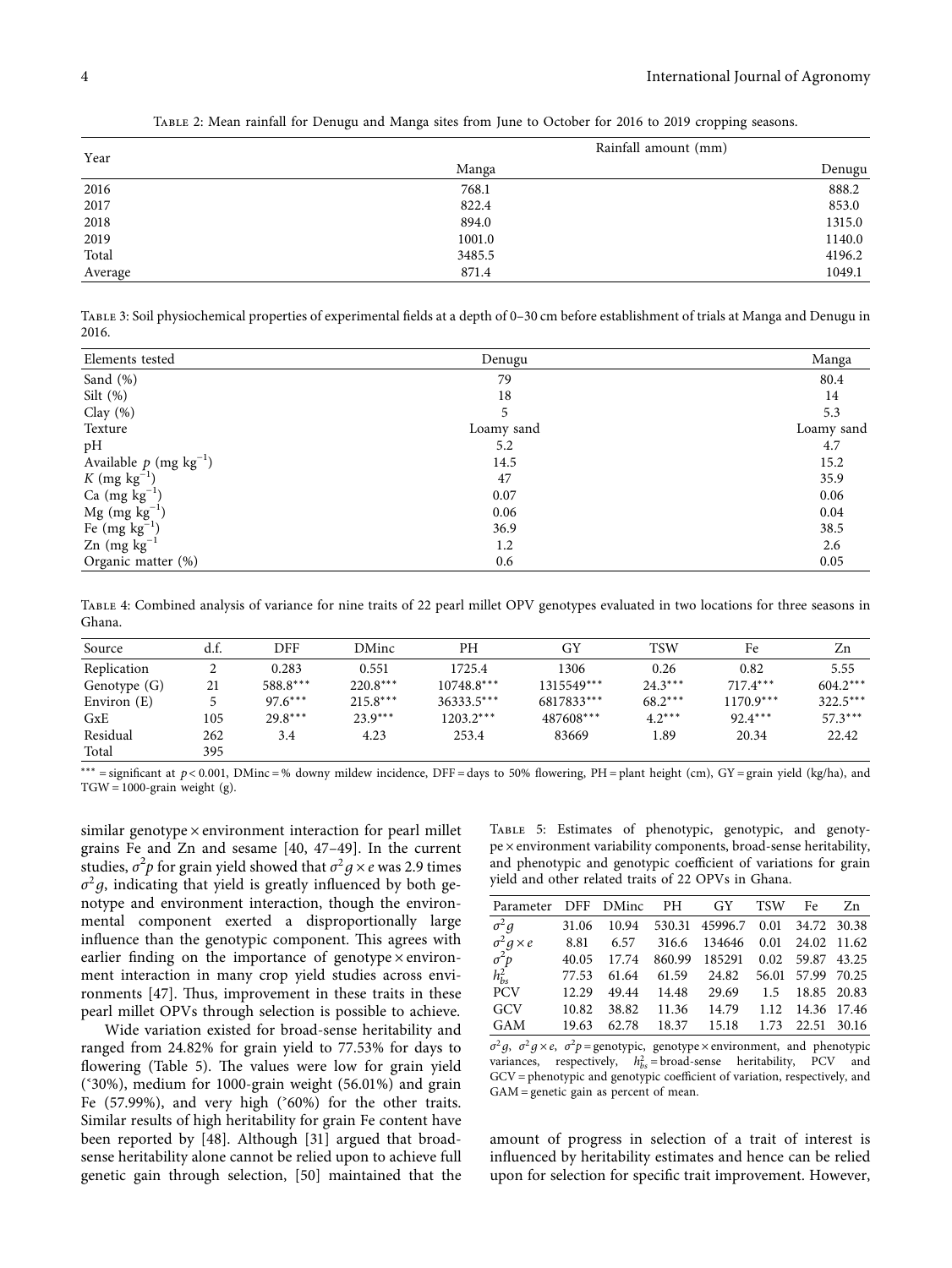Adjeben-Danuah and others [\[20\]](#page-8-0), working on cassava, suggested that, to achieve better results, it is important to combine heritability with the estimation of genetic advance as percent of the mean.

PCV was higher than GCV for all traits (Table [5](#page-3-0)). 1000 grain weight had low PCV (<10%); days to flowering, plant height, and Fe content had moderate PCV (10–20%), while downy mildew incidence, grain yield, and Zn content had high PCV (>20%). These results are in sync with Govindaraj and others whose work on 61 pearl millet genotypes observed greater PCV than GCV among 15 characters and concluded that these characters were under the influence of environmental factors [\[44\]](#page-8-0). Similar results have been re-ported on earlier works on pearl millet genotypes [\[51\]](#page-9-0). The current studies also revealed high estimates of GCV, heritability, and genetic advance for majority of the characters, including Fe and Zn, indicating the significant role of additive gene action in these characters.

The largest expected genetic advance as percent of mean (GAM) was obtained in downy mildew incidence, indicating that close to 70% of this trait could be improved through selection (Table [5](#page-3-0)) while grain yield, Fe content, and Zn content could be improved by approximately 15.18%, 23%, and 30%, respectively. Although the amount of progress in selection of a trait of interest can be influenced by broadsense heritability estimates [\[50\]](#page-9-0), the full genetic potential may not be achieved if this is exclusively relied on during the selection process  $[31]$  $[31]$ . The results from this study thus suggest that majority of these traits can be improved using either heritability or GAM.

The genotypes showed significant  $(p < 0.05)$  varied performances for the individual and combined environments (location and year) for all parameters analysed as observed in Table [6.](#page-5-0) ICTP 8203 was the earliest to flower (44 days), while ICMV 167005 was the latest to flower (64 days). CHAKTI, GB 8735, ICMV 221, ICTP 8203, and Jirani (all non-Ghanaian varieties) all flowered before 50 days and would therefore be very good substitutes to the Ghanaian genotypes in terms of earliness and other traits including downy mildew incidence.

Mean downy mildew incidence percent varied significantly among the varieties and ranged from 3.80% in SOSAT-C88 to 15.13% in ICMV 221 Wbr. WAAPP-NAARA, ICMV IS 85327, and SOSAT-C88 recorded downy mildew incidence  $\leq$  5%. Downy mildew is noted as the most dangerous disease of pearl millet. However, reports indicate that the *Iniadi* type with its origin in West Africa is noted to be resistant to the disease [\[52, 53](#page-9-0)]. These results corroborate this assertion, since greater majority of the varieties in the current studies recorded low levels of the disease.

Average plant height was significantly different among varieties and ranged from 154.2 cm in ICMV 221 to 260.60 cm in ICMV 167005. Due to the climate change effect that comes with heavy storms during the growing season, shorter or medium plants are preferred by pearl millet farmers to avert lodging [\[54–56\]](#page-9-0). CHAKTI, GB 8735, ICMV 221, ICTP 8203, and Jirani recorded average plant heights below 200 cm and are thus useful for the Ghanaian environment to mitigate against lodging.

Average grain yield varied significantly among the varieties, ranging from 963 kg ha<sup>-1</sup> in CHAKTI to 2035 kg ha<sup>-1</sup> in SOSAT-C88 in the study. Except AKAD-KOM, all the Ghanaian varieties were similar to the SOSAT C-88 variety. On the average, four Ghanaian and five non-Ghanaian varieties had grain yield between 1516 kg ha−<sup>1</sup> and 2035 kg  $ha^{-1}$ .

The average grain Fe and Zn content ranged between 31.7 mg kg<sup>-1</sup> and 24.7 mg kg<sup>-1</sup> in ICMV IS 85327 and between  $60.4$  mg kg<sup>-1</sup> and 39.0 mg kg<sup>-1</sup> in CHAKTI. 10 out of the 22 had grain Fe content more than 40 mg kg−<sup>1</sup> (ranged from 41.80 to 60.40 mg kg<sup>-1</sup>) across locations. 8 varieties identified with grain Fe above  $40 \text{ mg kg}^{-1}$  and grain Zn content above 30 mg  $kg^{-1}$  for both locations are considered stable for grain Fe and Zn contents.

AMMI analysis of variance revealed highly significant (*p* < 0*.*001) effect for genotype, environment, and genoty $pe \times environment$  interaction for all traits (Table [7\)](#page-5-0), indicating that the varieties exhibited variable performance in the tested environments. The genotype effect across environments accounted for a greater proportion of the treatment sum of squares for all parameters studied except grain yield. The interaction effect was strongest (45.34%) for grain yield, while that of genotype was the least (24.47%), suggesting that grain yield is highly influenced by environment and genotype in interaction as alluded to by [[20](#page-8-0)]. Days to 50% flower, plant height, and downy mildew incidence showed that genotype effects accounted for 77.35%, 42.29%, and 56.35% of the sum of squares, respectively, revealing that genotype was strongly influenced by these traits. The first interaction principal component axis (IPCA1) explained 55.30% of the interaction sum of squares for days to 50% flower, 35.85% for downy mildew incidence, and 48.09% for plant height and was significant for these traits.

From Table [7,](#page-5-0) genotypic effects contributed 64.92% of the treatment sum of squares for grain Fe content, whereas environment and GxE interaction effects contributed 9.47% and 25.61%, respectively. Similarly, genotypic effects accounted for 42.84% of the treatment sum of squares for the grain Zn content but environment and GxE interaction effects contributed 19.11% and 38.05% correspondingly, showing that grain Fe and Zn contents were significantly controlled by genotypes. IPCA1 was significant ( $p < 0.001$ ) and accounted for 39.69% of the GxE interaction sum of squares for grain Fe content and 38.02% of grain Zn content. These results corroborate earlier findings that pearl millet grain Zn content tended to be more sensitive to environmental fluctuation than grain Fe content, an indication of available genes for their substantial improvement through selection [[57](#page-9-0)].

From the AMMI stability value (ASV), the OPVs were ranked based on the least score (Table [8\)](#page-6-0) with a low score representing the most stable genotype. As a result, Moro was ranked the least stable with ASV of 22, while GB 8735 was considered the most stable with an ASV of 1. Relative to grain yield, CHAKTI was the least and SOSAT-C88 was ranked the highest. The yield stability index (YSI) rankings showed that GB 8735 combined high yield with stability, while ICMV 221 Wbr was ranked low with highly stable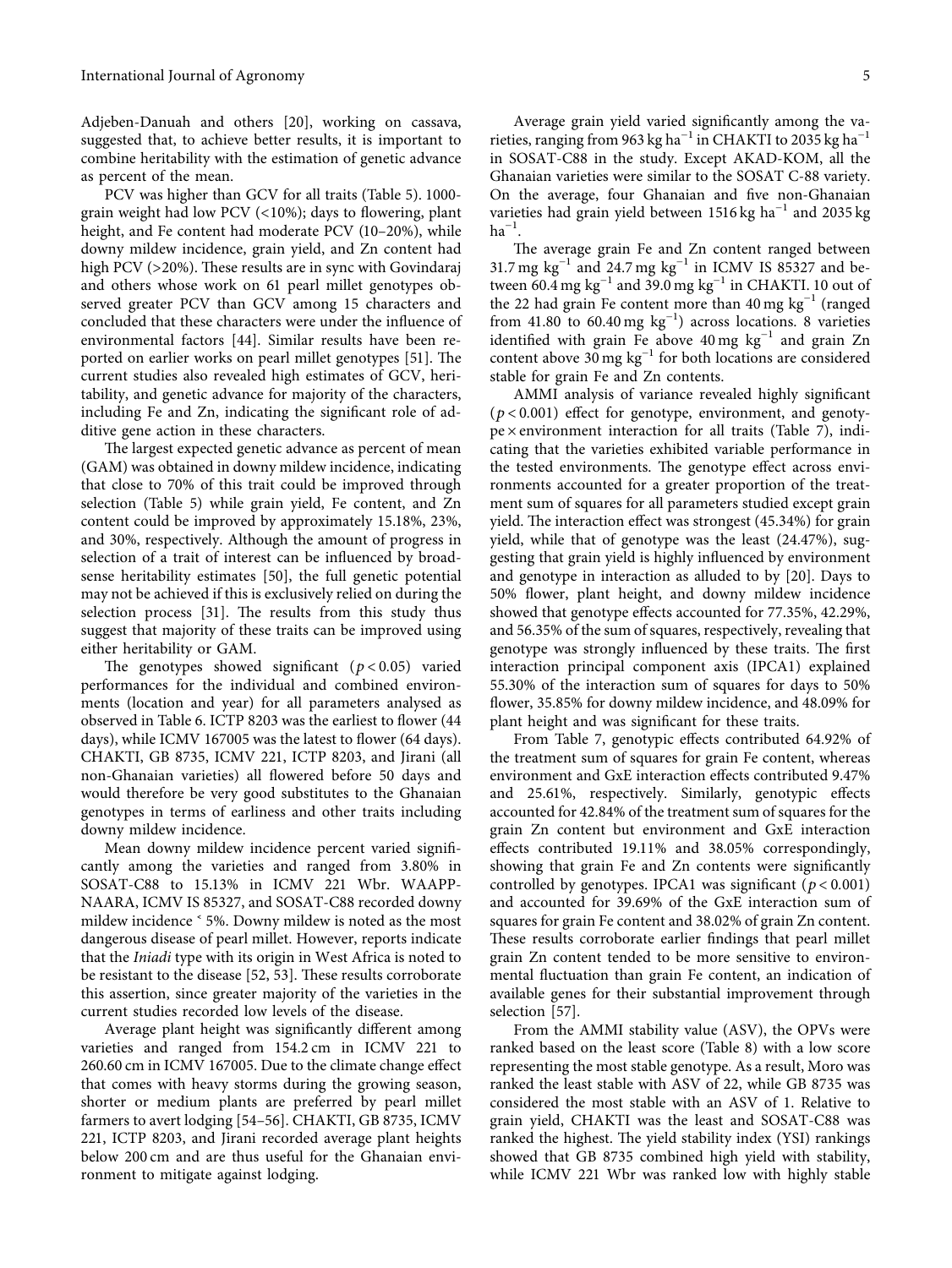| TABLE 6: Mean performance of 22 pearl millet OPVs evaluated in two locations over three seasons in northern Ghana. |  |  |
|--------------------------------------------------------------------------------------------------------------------|--|--|
|--------------------------------------------------------------------------------------------------------------------|--|--|

<span id="page-5-0"></span>

| No. | Genotype                         | DFF  | DM incid<br>$(\%)$ | Plant height<br>$\text{(cm)}$ | Grain yield<br>(kg ha-1) | 1000-seed weight<br>(g) | Grain Fe<br>$(mg kg^{-1})$ | Grain Zn<br>$(mg kg^{-1})$ |
|-----|----------------------------------|------|--------------------|-------------------------------|--------------------------|-------------------------|----------------------------|----------------------------|
| 1   | AFRIBEH-NAARA                    | 44.9 | 11.7               | 195.7                         | 1652                     | 10.9                    | 44.6                       | 34.5                       |
| 2   | AKAD-KOM                         | 44.8 | 9.8                | 172.4                         | 1318                     | 10.7                    | 52.2                       | 35.8                       |
| 3   | <b>KAANATI</b>                   | 44.7 | 10.0               | 198.9                         | 1676                     | 11.1                    | 41.8                       | 31.6                       |
| 4   | NAAD-KOHBLUG                     | 50.9 | 8.1                | 217.4                         | 1808                     | 10.6                    | 45.4                       | 32.9                       |
| 5   | WAAPP-NAARA                      | 54.1 | 4.0                | 197.1                         | 1599                     | 10.4                    | 33.2                       | 27.5                       |
| 6   | <b>CHAKTI</b>                    | 46.6 | 12.2               | 171.5                         | 963                      | 9.9                     | 60.4                       | 39.0                       |
| 7   | Faringuero                       | 54.5 | 7.1                | 215.7                         | 1136                     | 10.1                    | 37.0                       | 32.8                       |
| 8   | GAMOJI                           | 59.1 | 5.8                | 210.5                         | 1198                     | 9.1                     | 33.3                       | 27.3                       |
| 9   | GB 8735                          | 46.6 | 13.9               | 174.8                         | 1608                     | 10.6                    | 52.5                       | 36.5                       |
| 10  | <b>IBMV 8402</b>                 | 53.3 | 5.2                | 214.5                         | 1884                     | 7.8                     | 34.3                       | 27.9                       |
| 11  | <b>ICMV 167005</b>               | 63.7 | 5.1                | 260.6                         | 1261                     | 7.6                     | 36.7                       | 30.4                       |
| 12  | <b>ICMV 221</b>                  | 45.1 | 13.8               | 154.2                         | 1255                     | 10.2                    | 44.4                       | 36.9                       |
| 13  | ICMV 221 Wbr                     | 52.1 | 15.1               | 205.6                         | 1350                     | 9.2                     | 37.7                       | 30.4                       |
| 14  | <b>ICMV IS 85327</b>             | 55.7 | 4.5                | 221.3                         | 1336                     | 8.6                     | 31.7                       | 24.7                       |
| 15  | <b>ICMV IS 99001</b>             | 56.9 | 5.3                | 225.4                         | 1412                     | 8.3                     | 32.0                       | 26.5                       |
| 16  | ICRI-Tabi                        | 53.9 | 8.8                | 226.2                         | 1162                     | 8.2                     | 37.6                       | 33.1                       |
| 17  | <b>ICTP 8203</b>                 | 43.7 | 11.8               | 188.0                         | 1302                     | 10.5                    | 50.7                       | 38.3                       |
| 18  | <b>LCIC 9702</b><br>$(LCICMV-2)$ | 49.2 | 9.4                | 181.4                         | 1743                     | 9.1                     | 39.6                       | 29.7                       |
| 19  | LCICMV-4 (Jirani)                | 45.2 | 10.1               | 176.4                         | 1516                     | 9.7                     | 43.6                       | 30.8                       |
| 20  | Moro                             | 52.9 | 5.9                | 209.7                         | 1297                     | 8.2                     | 48.5                       | 34.9                       |
| 21  | SOSAT-C88                        | 57.1 | 3.8                | 221.5                         | 2035                     | 9.6                     | 35.3                       | 27.4                       |
| 22  | SOUNA <sub>3</sub>               | 58.2 | 6.0                | 219.9                         | 1390                     | 7.5                     | 30.6                       | 25.8                       |
|     | Grand mean                       | 51.5 | 8.5                | 202.7                         | 1450                     | 9.4                     | 41                         | 31.6                       |
|     | <b>SED</b>                       | 1.5  | 1.7                | 13                            | 236.2                    | 1.1                     | 3.7                        | 3.9                        |

Table 7: Combined AMMI analysis of variance for 22 pearl millet OPV genotypes evaluated for growth and yield related traits in two locations over three seasons in Northern Ghana.

|                        | Mean squares   |            |             |            |                         |            |            |            |
|------------------------|----------------|------------|-------------|------------|-------------------------|------------|------------|------------|
| Source                 | d.f.           | DFF        | DMinc       | PH         | GY                      | <b>TSW</b> | Fe         | Zn         |
| Treatments             | 131            | $122***$   | $62.82***$  | $4074***$  | 861943***               | $9.85***$  | $289.2***$ | $120.7***$ |
| Genotypes (G)          | 21             | $588.8***$ | 220.8***    | $10749***$ | 1315549***              | 24.26***   | $1171***$  | 322.5***   |
| Environments (E)       | 5              | $97.6***$  | $215.76***$ | 36334***   | 6817833***              | 68.18***   | $717.4***$ | $604.2***$ |
| Replication            | 12             | $1.6$ ns   | $3.73$ ns   | $400$ ns   | 67178 ns                | $1.41***$  | $13.7$ ns  | $42.7*$    |
| GxE                    | 105            | $29.8***$  | 23.94***    | $1203***$  | $487608^{\ast\ast\ast}$ | $4.2***$   | 92.4***    | 57.3***    |
| IPCA1                  | 25             | $69.3***$  | $36.05***$  | $2430***$  | 1277452***              | $8.08***$  | $154***$   | $91.5***$  |
| IPCA2                  | 23             | $34***$    | $33.26***$  | $1703***$  | 418384***               | $4.75***$  | $146.5***$ | 89.8***    |
| Error                  | 252            | 3.5        | 4.22        | 258        | 83801                   | 1.9        | 20.5       | 21.3       |
|                        | Sum of squares |            |             |            |                         |            |            |            |
| Source                 | df             | DFF        | DMinc       | PH         | GY                      | <b>TSW</b> | Fe         | Zn         |
| Treatments             | 131            | 15986      | 8229        | 533725     | $1.1E + 08$             | 1291       | 37880      | 15809      |
| Genotypes              | 21             | 12365      | 4637        | 225725     | $2.8E + 07$             | 509.4      | 24590      | 6773       |
| Environments           | 5              | 488        | 1079        | 181668     | $3.4E + 07$             | 340.9      | 3587       | 3021       |
| Replication            | 12             | 19         | 45          | 4805       | 806132                  | 16.9       | 165        | 513        |
| Interactions           | 105            | 3132       | 2513        | 126333     | $5.1E + 07$             | 440.7      | 9702       | 6015       |
| IPCA1                  | 25             | 1732       | 901         | 60755      | $3.2E + 07$             | 202        | 3851       | 2287       |
| IPCA2                  | 23             | 782        | 765         | 39160      | 9622827                 | 109.4      | 3369       | 2065       |
| Error                  | 252            | 872        | 1063        | 65028      | $2.1E + 07$             | 477.8      | 5167       | 5373       |
| % treat. SS due to G   | 21             | 77.35      | 56.35       | 42.29      | 24.47                   | 39.46      | 64.92      | 42.84      |
| % treat. SS due to E   | 5              | 3.05       | 13.11       | 34.04      | 30.19                   | 26.41      | 9.47       | 19.11      |
| % treat. SS due to GxE | 105            | 19.59      | 30.54       | 23.67      | 45.34                   | 34.14      | 25.61      | 38.05      |
| % GxE SS due to IPCA1  | 25             | 55.3       | 35.85       | 48.09      | 62.38                   | 45.84      | 39.69      | 38.02      |
| % GxE SS due to IPCA2  | 23             | 24.97      | 30.44       | 31         | 18.8                    | 24.82      | 34.72      | 34.33      |

 $***$  = significant at *p* < 0.001, ns = not significant (*p* > 0.05), d.f. = degree of freedom, IPCA1 = interaction principal component axis one, IPCA2 = interaction principal component axis two, DMinc = downy mildew percent incidence, DFF = days to 50 percent flowering, PH = plant height (cm), GY = grain yield (kg/ ha), and  $TSW =$  thousand-seed weight (g).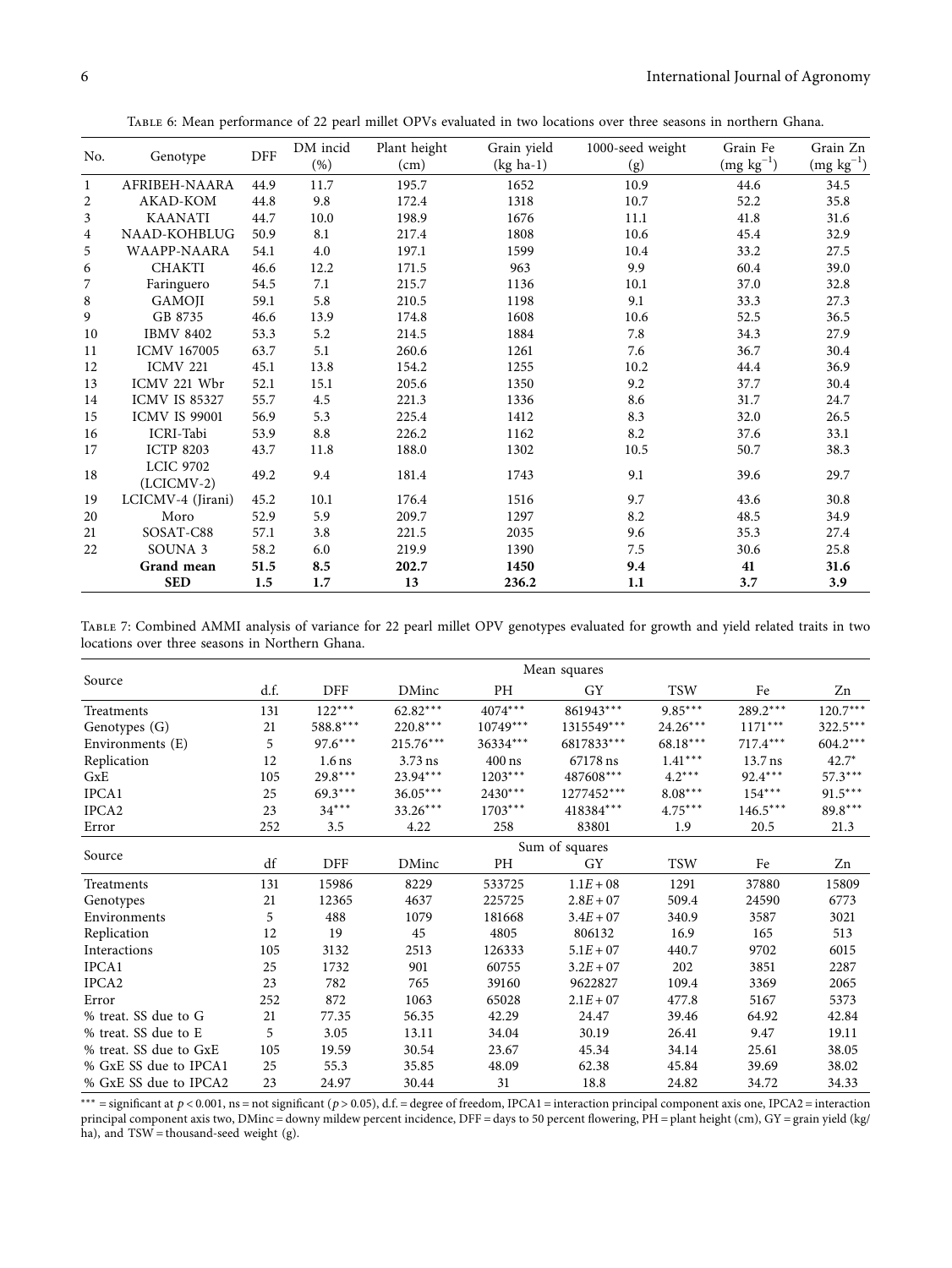<span id="page-6-0"></span>Table 8: Mean grain yield, AMMI stability values (ASV), and yield stability index (YSI) rankings of 22 OPV pearl millet genotypes pooled across two locations and three seasons in Ghana.

|                      | Mean grain yield (kg/ha) |                |                      |                      |       |              |               |          |  |
|----------------------|--------------------------|----------------|----------------------|----------------------|-------|--------------|---------------|----------|--|
| Genotype             | Mean                     | Rank (a)       | IPCAg <sup>[1]</sup> | IPCAg <sup>[2]</sup> | ASV   | ASV rank (b) | YSI $(a + b)$ | YSI rank |  |
| GB 8735              | 1608                     | 7              | $-1.48$              | $-0.25$              | 4.92  |              | 8             |          |  |
| <b>WAAPP-NAARA</b>   | 1599                     | 8              | $-1.15$              | 6.77                 | 7.77  | 2            | 10            | 2        |  |
| ICMV 221 Wbr         | 1350                     | 12             | 1.22                 | $-9.95$              | 10.74 | 3            | 15            | 3        |  |
| SOSAT-C88            | 2035                     | $\mathbf{1}$   | $-12.18$             | $-16.75$             | 43.74 | 15           | 16            | 4        |  |
| SOUNA <sub>3</sub>   | 1390                     | 11             | 0.2                  | $-19.66$             | 19.67 | 6            | 17            | 5        |  |
| <b>KAANATI</b>       | 1676                     | 5              | $-11.38$             | 1.82                 | 37.8  | 12           | 17            | 6        |  |
| <b>ICTP 8203</b>     | 1302                     | 15             | 4.83                 | 1.33                 | 16.1  | 5            | 20            | 7        |  |
| <b>IBMV 8402</b>     | 1884                     | $\overline{c}$ | $-15.49$             | $-12.58$             | 52.92 | 18           | 20            | 8        |  |
| <b>ICMV IS 85327</b> | 1336                     | 13             | 7.6                  | 3.98                 | 25.55 | 8            | 21            | 9        |  |
| <b>LCIC 9702</b>     | 1743                     | 4              | $-14.77$             | 5.06                 | 49.29 | 17           | 21            | 10       |  |
| ICRI-Tabi            | 1162                     | 20             | 3.69                 | 2.05                 | 12.43 | 4            | 24            | 11       |  |
| NAAD-KOHBLUG         | 1808                     | 3              | $-21.81$             | 1.83                 | 72.4  | 21           | 24            | 12       |  |
| AKAD-KOM             | 1318                     | 14             | 10.43                | 0.57                 | 34.63 | 11           | 25            | 13       |  |
| LCICMV-4 (Jirani)    | 1516                     | 9              | $-13.48$             | 3.2                  | 44.85 | 16           | 25            | 14       |  |
| AFRIBEH-NAARA        | 1652                     | 6              | $-21.16$             | 13.97                | 71.59 | 20           | 26            | 15       |  |
| Faringuero           | 1136                     | 21             | 5.99                 | 7.85                 | 21.37 | 7            | 28            | 16       |  |
| <b>ICMV 221</b>      | 1255                     | 18             | 9.01                 | 3.57                 | 30.12 | 10           | 28            | 17       |  |
| <b>ICMV IS 99001</b> | 1412                     | 10             | 15.76                | $-9.53$              | 53.16 | 19           | 29            | 18       |  |
| <b>ICMV 167005</b>   | 1261                     | 17             | 11.45                | 10.98                | 39.56 | 13           | 30            | 19       |  |
| <b>CHAKTI</b>        | 963                      | 22             | 7.78                 | 14.56                | 29.63 | 9            | 31            | 20       |  |
| <b>GAMOJI</b>        | 1198                     | 19             | 12.63                | $-7.93$              | 42.67 | 14           | 33            | 21       |  |
| Moro                 | 1297                     | 16             | 22.29                | $-0.86$              | 73.98 | 22           | 38            | 22       |  |

Table 9: First four AMMI selections of the best mean grain yielding OPVs in each environment.

|             |      |          | Rank         |                    |                      |                      |  |  |
|-------------|------|----------|--------------|--------------------|----------------------|----------------------|--|--|
| Environment | Mean | Effect   |              |                    |                      | 4                    |  |  |
| Denugu 17   | 1522 | 21.95    | Moro         | <b>ICMV 167005</b> | WAAPP-NAARA          | <b>ICMV IS 99001</b> |  |  |
| Denugu 18   | 884  | 21.25    | Moro         | SOSAT-C88          | <b>ICMV IS 99001</b> | WAAPP-NAARA          |  |  |
| Denugu 19   | 1855 | $-44.8$  | NAAD-KOHBLUG | AFRIBEH-NAARA      | <b>IBMV 8402</b>     | SOSAT-C88            |  |  |
| Manga 17    | 1353 | 11.32    | SOSAT-C88    | WAAPP-NAARA        | <b>LCIC 9702</b>     | <b>IBMV 8402</b>     |  |  |
| Manga 18    | 1560 | 3.72     | SOSAT-C88    | <b>IBMV 8402</b>   | Souna 3              | <b>ICMV IS 99001</b> |  |  |
| Manga 19    | 1526 | $-13.44$ | SOSAT-C88    | NAAD-KOHBLUG       | <b>IBMV 8402</b>     | AFRIBEH-NAARA        |  |  |

grain yield. Although IBMV 8402, NAAD-KOHBLUG, and LCIC 9702 were ranked, respectively,  $2<sup>nd</sup>$ ,  $3<sup>rd</sup>$ , and  $4<sup>th</sup>$  highest for mean grain yield, the YSI ranking showed that they were  $8<sup>th</sup>$ ,  $12<sup>th</sup>$ , and  $10<sup>th</sup>$ , respectively.

Employing the AMMI method of analysis, four highest yielding OPVs in individual environment were identified and selected. SOSAT-C88 was the best selected OPV for the Manga environment for the three seasons and among the best four in the 2018 and 2019 seasons in the Denugu environment (Table 9). ICMV IS 99001, IBMV 8402, and three of the Ghanaian OPVs, namely, NAAD-KOHBLUG, AFRIBEH-NAARA, and WAAPP-NAARA, were selected among the top four in both environments for the three seasons. The results show that 11 OPVs were stable across environments for the three-year period. Moro was ranked best for Denugu in the first two seasons but did not show in any of the other seasons and in Manga. GB 8735 and ICMV 221 Wbr, which were ranked  $1<sup>st</sup>$  and  $3<sup>rd</sup>$ , respectively, for YSI were not among the best four selected as the best yielding varieties in any of the environments probably due to their low yields.

#### **4. Association Analysis**

Many of the traits studied correlated significantly (either *p* < 0*.*05 or *p* < 0*.*001) either positively or negatively with each other (Table [10\)](#page-7-0). Highly significant and positive correlation was observed between grain Fe and Zn contents  $(r=0.914, p<0.001)$ , plant height, days to 50% flowering  $(r=0.851, p<0.001)$ , and Downy mildew incidence. Meanwhile, grain Fe and Zn contents highly significantly (*p* < 0*.*001) and negatively correlated with days to 50% flowering, plant height, and panicle length, and their correlation with 1000-seed weight was highly significantly positive. Grain yield exhibited nonsignificant negative or positive correlation with all the traits studied. Earlier studies on the association of Fe and Zn contents in pearl millet reported very strong positive association between these two micronutrients [\[47, 58](#page-9-0), [59\]](#page-9-0) and this is confirmed in the current studies. This implies that the direct improvement of one of these micronutrients through breeding would invariably lead to the improvement of the other. Again the significant positive correlation of grain Fe and Zn contents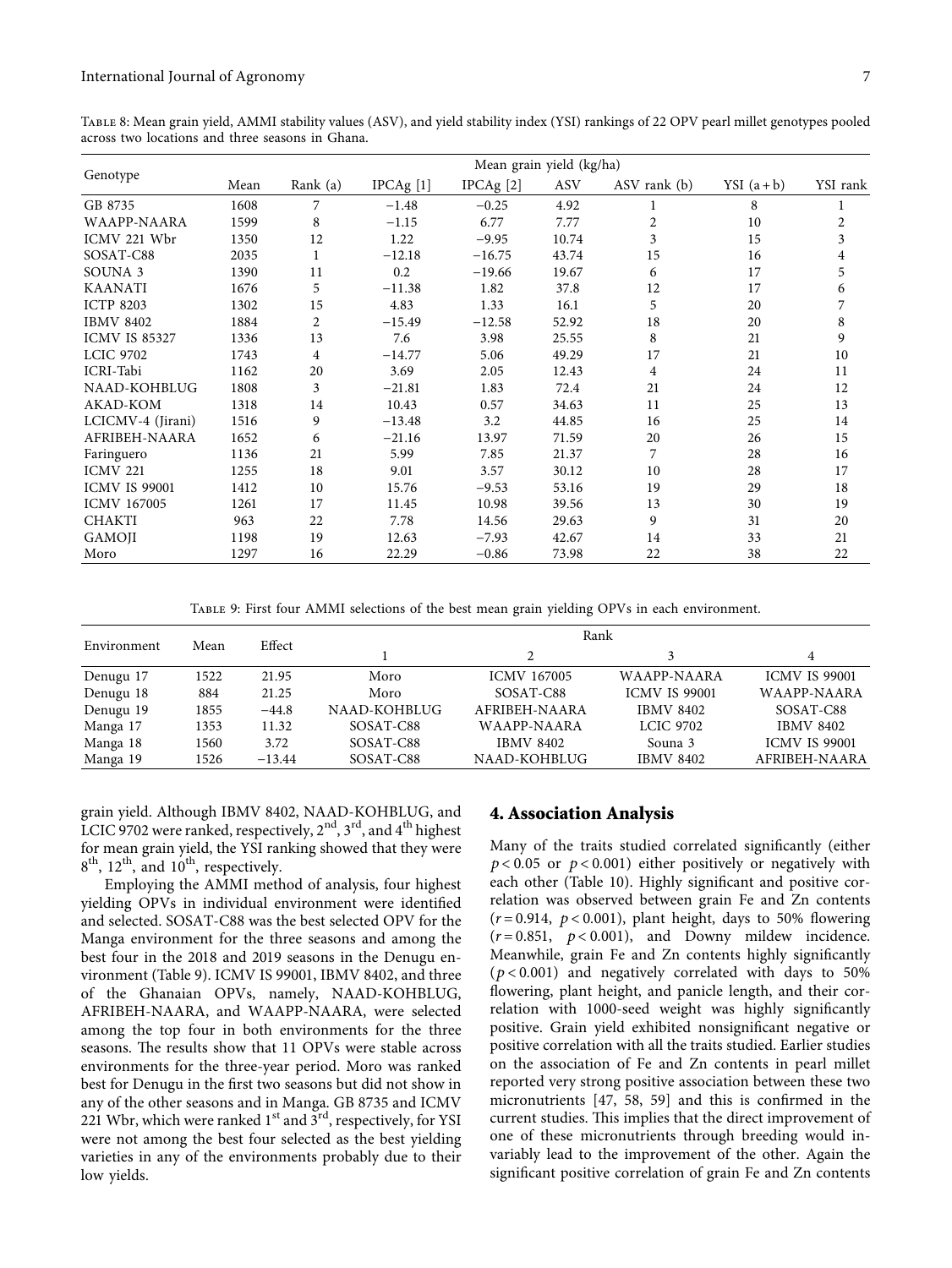<span id="page-7-0"></span>DFF DMinci PH PG PL GY TSW Fe DMinci −0.753<sup>\*\*</sup><br>PH 0.851<sup>\*\*</sup> PH  $0.851^{**}$  -0.684<sup>∗∗</sup><br>PG -0.291 0.319 PG −0.291 0.319 −0.481<sup>\*</sup> PL 0.706<sup>∗∗</sup> −0.528<sup>∗</sup> 0.742<sup>∗∗</sup> −0.581<sup>∗∗</sup> GY −0.063 −0.209 0.055 0.049 −0.058 TSW −0.740∗∗ 0.518<sup>∗</sup> −0.631∗∗ 0.527<sup>∗</sup> −0.658∗∗ 0.164

Fe  $-0.736$ <sup>\*\*</sup>  $0.654$ <sup>\*\*</sup>  $-0.645$ <sup>\*\*</sup> 0.292  $-0.678$ <sup>\*\*</sup>  $-0.222$   $0.547$ <sup>\*\*</sup>

Table 10: Association among yield and its related traits.

Zn −0.705∗∗ 0.716∗∗ −0.584∗∗ 0.253 −0.621∗∗ −0.342 0.537∗∗ 0.914∗∗ <sup>∗</sup> and <sup>∗</sup>\*: significant at *p* = 0.05 and 0.01, respectively, DMinc = % downy mildew incidence, DFF = days to 50% flowering, PH = plant height (cm), GY = grain yield (kg  $ha^{-1}$ ), and TGW = 1000-grain weight (g).

with downy mildew incidence observed in this study is in sync with earlier reports [[58](#page-9-0)]. Govindaraj and others in 2019 reviewed earlier studies on pearl millet and concluded that the relationship of grain Fe and Zn contents with days to 50% flowering varies with the genetic material used in a study [3].

## **5. Conclusion**

The general analysis of variance for the combined locations showed that genotype, environment, and GxE interactions all showed highly significant (*p* < 0*.*001) effect for all traits. Genotypic variance  $(\sigma^2 q)$  contributed a greater proportion of the phenotypic variance  $(\sigma^2 p)$  of majority of the traits and was 1.4–4.7 times that of the GxE interaction variance  $(\sigma^2 g \times e)$ , indicating wide genetic variations among the genotypes for these traits. Broad-sense heritability for all traits in the combined analysis showed a wide variation from 24.82% to 82.11% with many of them recording medium to high heritability values. The results also showed that a greater proportion of heritability estimates for most of the traits could be improved through selection. Among the non-Ghanaian genotypes, GB 8735, ICMV 221 Wbr, LCICMV-4 (Jirani), LCIC 9702, SOSAT-C88, ICTP 8203, and IBMV 8402 combined high yield with stability and are therefore candidates for further on-station and on-farm evaluation.

## **Data Availability**

The data are currently in the possession of the authors.

## **Conflicts of Interest**

The authors declare that there are no conflicts of interest regarding the publication of this paper.

## **Acknowledgments**

The authors would like to express their gratitude to the pearl millet improvement section of the CSIR-Savanna Agricultural Research Institute, Manga station, Ghana, for data collection. They are equally grateful to the pearl millet breeding team of ICRISAT-Niger for providing some of the test materials used in this study and the analysis of grain micronutrient content.

## **References**

- [1] P. M. Etwire, I. D. K. Atokple, S. S. J. Buah, A. L. Abdulai, A. S. Karikari, and P. Asungre, "Analysis of the seed system in Ghana," *International Journal of Applied Agricultural Research*, vol. 1, pp. 7–13, 2013.
- [2] I. Sugri, R. A. L. Kanton, F. Kusi, S. K. Nutsugah, S. S. J. Buah, and M. Zakaria, "Influence of current seed programme of Ghana on maize (zea mays) seed security," *Reserach Journal of Seed Sciences*, vol. 6, no. 2, pp. 29–39, 2013.
- [3] M. Govindaraj, K. N. Rai, B. Cherian, W. H. Pfeiffer, A. Kanatti, and H. Shivade, "Breeding biofortified pearl millet varieties and hybrids to enhance millet markets for human nutrition," *Agriculture*, vol. 9, no. 5, pp. 1–11, 2019.
- [4] A. Kanatti, K. N. Rai, K. Radhika, and M. Govindaraj, "Tester effect on combining ability and its relationship with line performance per se for grain iron and zinc densities in pearl millet," *Crop Science*, vol. 696, pp. 689–696, 2016.
- [5] K. N. Rai, M. Govindaraj, and A. S. Rao, "Genetic enhancement of grain iron and zinc content in pearl millet," *Quality Assurance and Safety of Crops & Foods*, vol. 4, no. 3, pp. 119–125, 2012.
- [6] O. B. Bello, S. A. Ige, M. A. Azeez, M. S. Afolabi, S. Y. Abdulmaliq, and J. Mahamood, "Heritability and genetic advance for grain yield and its component characters in maize (zea mays L.)," *International Journal of Plant Research*, vol. 2, no. 5, pp. 138–145, 2012.
- [7] D. Nyadanu and E. Dikera, "Exploring variation, relationships and heritability of traits among selected accessions of sorghum (sorghum bicolor L. moench ) in the upper east region of Ghana," *Journal of Plant Breeding and Genetics*, vol. 2, no. 3, pp. 101–107, 2014.
- [8] A. G. O. Dixon and E. N. Nukenine, "Statistical analysis of cassava yield trials with additive main effects and multiplicative interaction (AMMI) model," *African Journal of Root and Tuber Crops*, vol. 3, pp. 46–50, 1997.
- [9] M. S. Kang, "Using genotype-by-environment interaction for crop cultivar development," *Advances in Agronomy*, vol. 62, pp. 199–252, 1998.
- [10] B. Singh, M. L. Jakhar, E. V. D. Sastry, H. K. Meena, and K. C. Sharma, "Ammi analysis for stability of grain yield in pearl millet [pennisetum glaucum (L.) R. Br. Emend stuntz]," *International Journal of Agriculture Sciences*, vol. 7, no. 8, pp. 601–605, 2015.
- [11] S. A. Eberhart and W. A. Russell, "Stability parameters for comparing varieties 1," *Crop Science*, vol. 6, no. 1, pp. 36–40, 1966.
- [12] K. Finlay and G. Wilkinson, "The analysis of adaptation in a plant-breeding programme," *Australian Journal of Agricultural Research*, vol. 14, no. 6, pp. 742–754, 1963.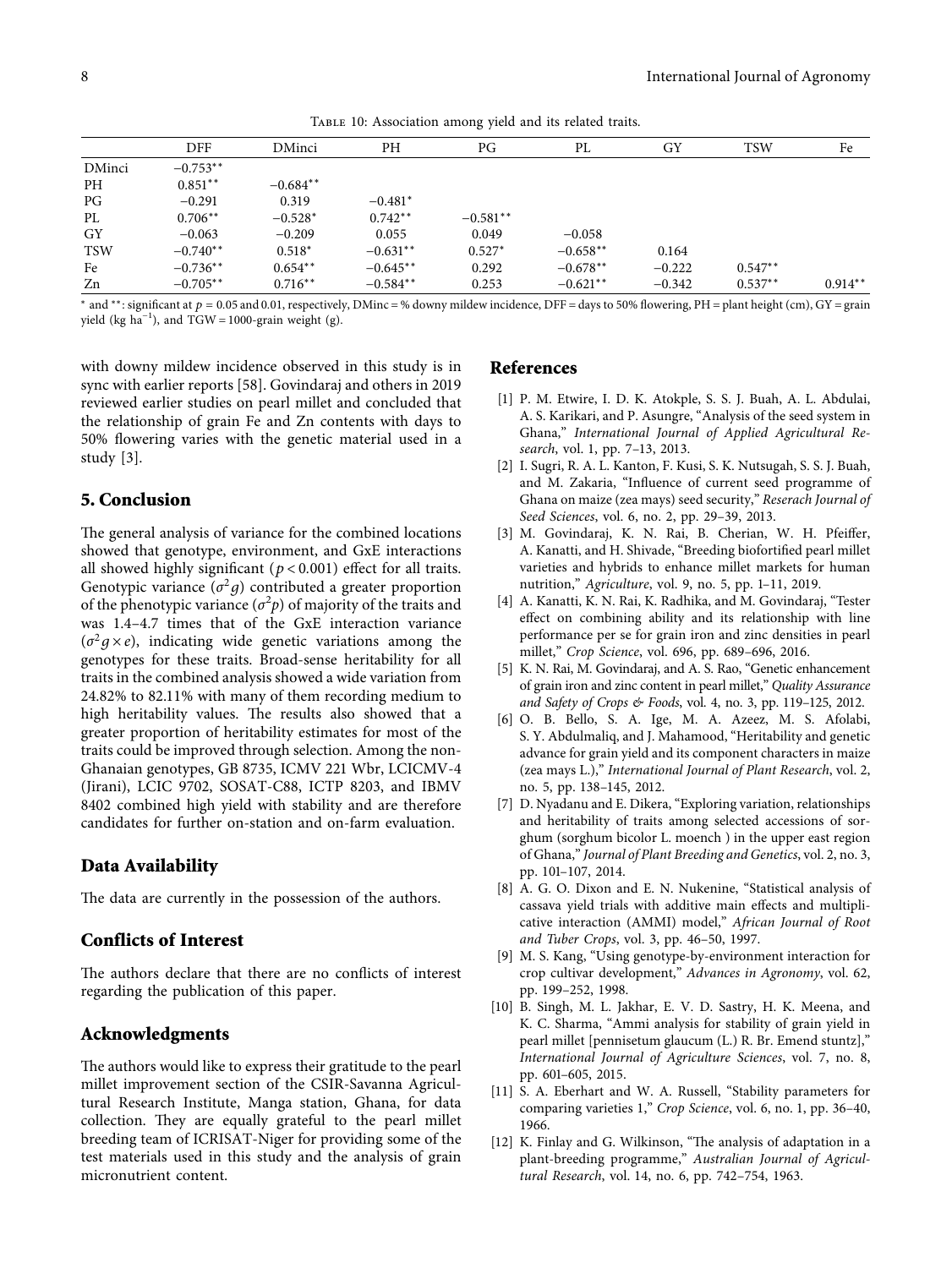- <span id="page-8-0"></span>[13] G. C. Shinde, M. T. Bhingarde, M. N. Khairnar, and S. S. Mehetre, "AMMI analysis for stability of grain yield of pearl millet (pennisetum typhoides L.) hybrids," *Indian Journal of Genetics and Plant Breeding*, vol. 62, no. 3, pp. 215–217, 2002.
- [14] H. G. Gauch, *Matmodel Version 2.0: AMMI and Related Analysis for Two-Way Data Matrices*, Micro Computer Power, Ithaca, NY, USA, 1993.
- [15] C. H. M. Vijayakumar, M. Iyas Ahmed, B. C. Viraktamath, and M. S. Balakrishnan Rand Ramasha, "Genotype × environment interaction effects on yield of rice hybrids in India," *Indian Journal of Human Genetics*, vol. 61, pp. 101– 106, 2001.
- [16] R. W. Zobel, M. J. Wright, and H. G. Gauch, "Statistical analysis of a yield trial," *Agronomy Journal*, vol. 80, no. 3, pp. 388–393, 1988.
- [17] J. Crossa, H. G. Gauch, and R. W. Zobel, "Additive main effects and multiplicative interaction analysis of two international maize cultivar trials," *Crop Science*, vol. 30, no. 3, pp. 493–500, 1990.
- [18] M. M. Nachit, G. Nachit, H. Ketata, H. G. Gauch, and R. W. Zobel, "Use of AMMI and linear regression models to analyze genotype-environment interaction in durum wheat," *Aeoretical and Applied Genetics*, vol. 83, no. 5, pp. 597–601, 1992.
- [19] G. Lubadde, J. Ebiyau, B. Akello, and M. A. Ugen, "Comparison and suitability of genotype by environment analysis methods for yield-related traits of pearl millet," *Uganda Journal of Agricultural Sciences*, vol. 17, no. 1, pp. 51–66, 2016.
- [20] J. Adjebeng-danquah, J. Manu-aduening, V. E. Gracen, I. K. Asante, and S. K. Offei, "AMMI stability analysis and estimation of genetic parameters for growth and yield components in cassava in the forest and guinea savannah ecologies of Ghana," *International Journal of Agronomy*, vol. 2017, Article ID 8075846, 10 pages, 2017.
- [21] O. O. Aina, A. G. O. Dixon, and E. A. Akinrinde, "Additive main effects and multiplicative interaction (AMMI) analysis for yield of cassava in Nigeria," *Journal of Biological Sciences*, vol. 7, no. 5, pp. 796–800, 2007.
- [22] M. Govindaraj, K. N. Rai, W. H. Pfeiffer, A. Kanatti, and H. Shivade, "Energy-dispersive X-ray fluorescence spectrometry for cost-effective and rapid screening of pearl millet germplasm and breeding lines for grain iron and zinc density," *Communications in Soil Science and Plant Analysis*, vol. 47, no. 18, pp. 2126–2134, 2016.
- [23] N. G. Paltridge, L. J. Palmer, P. J. Milham, G. E. Guild, and J. C. R. Stangoulis, "Energy-dispersive X-ray fluorescence analysis of zinc and iron concentration in rice and pearl millet grain," *Plant and Soil*, vol. 361, 2012.
- [24] P. Ntawuruhunga and A. G. O. Dixon, "Quantitative variation and interrelationship between factors influencing cassava yield," *Journal of Applied Biosciences*, vol. 2014, pp. 1594– 1602, 2010.
- [25] H. W. Johnson, H. F. Robinson, and R. E. Comstock, "Estimates of genetic and environmental variability in soybeans 1," *Agronomy Journal*, vol. 47, no. 7, pp. 314–318, 1955.
- [26] J. L. Lush, *Animal Breeding Plans*, The Collegiate Press, Ames, Iowa, Third edition, 1949.
- [27] G. W. Burton, "Quantitative inheritance in grasses," in *Proceedings of the 6th International Grassland Congress*, vol. 1, pp. 277–283, State College, PA, USA, August 1952.
- [28] S. N. Deshmukh, M. S. Basu, and P. S. Reddy, "Genetic variability, character association and path coefficients of
- [29] R. W. Payne, S. A. Harding, D. A. Murray et al., *Genstat for Window Introduction (No. 12)*, VSN International, Hemel Hempstead, UK, 2009.
- [30] J. L. Purchase, H. Hatting, and C. S. van Deventer, "Genotype × environment interaction of winter wheat (*Triticum aestivum* L.) in south Africa: I. AMMI analysis of yield performance," *South African Journal of Plant and Soil*, vol. 17, no. 3, pp. 95–100, 2000.
- [31] E. Farshadfar, N. Mahmodi, and A. Yaghotipoor, "AMMI stability value and simultaneous estimation of yield and yield stability in bread wheat (*Triticum aestivum* L.)," *Australian Journal of Crop Science*, vol. 5, no. 13, pp. 1837–1844, 2011.
- [32] S. V. Adu, *Soils of the Navrongo-Bawku Area, Upper East Region, Ghana*, Vol. 5, CSIR-Soil Reserach Institute, , Kumasi, Ghana, 1969.
- [33] FAO, *AQUASTAT Country Profile-Ghana*, Food and Agricutlture Organization of the United Nations (FAO), Rome, Italy, 2005.
- [34] R. A. L. Kanton, P. V. V. Prasad, E. Y. Ansoba et al., "Maizelegumes rotation effects on growth and yield of maize in a semi-arid agro-ecology in northern Ghana," *International Journal of Physical and Social Sciences*, vol. 29, no. 6, pp. 1–16, 2019.
- [35] MoFA, "Agriculture in Ghana: facts and figures 2018," in *Ministry of Food and Agriculture-Ghana: Statistics, Research and Information Directorate*MoFA, Accra, Ghana, 2019.
- [36] F. Tetteh, A. Larbi, K. A. Nketia, J. K. Senayah, I. Hoeschle-Zeledon, and N. Abdul-Rahman, "Suitability of soils for cereal cropping in northern Ghana," *International Institute of Tropical Agriculture*, vol. 5, 2016.
- [37] A. P. Asungre, R. Akromah, and I. D. K. Atokple, "Agromorphological characterisation of pearl millet accessions in Ghana," *International Journal of Research in Agricultural Sciences*, vol. 2, no. 2, pp. 79–86, 2015.
- [38] M. Sillanpää, "Micronutrients and the nutrient status of soils: a global study," in *FAO Soils Bulletin*FAO, Rome, Italy, 1982.
- [39] D. S. C. Spencer and M. V. K. Sivakumar, "Pearl millet in african agriculture," in *Proceedings of the International Pearl Millet Workshop*, pp. 19–31, ICRISAT Center, New Delhi, India, April 1986.
- [40] S. Kumar, C. T. Hash, N. Thirunavukkarasu et al., "Mapping quantitative trait loci controlling high iron and zinc content in self and open pollinated grains of pearl millet [pennisetum glaucum (L.) R. Br.]," *Frontiers of Plant Science*, vol. 7, no. 1636, pp. 1–16, 2016.
- [41] D. Vreugdenhil, M. G. M. Aarts, M. Koornneef, H. Nelissen, and W. H. O. Ernst, "Natural variation and QTL analysis for cationic mineral content in seeds of *Arabidopsis thaliana*," *Plant, Cell and Environment*, vol. 27, no. 7, pp. 828–839, 2004.
- [42] M. Subi and A. E. Idris, "Genetic variability, heritability and genetic advance in pearl millet (penisetum glaucum [L.] R. Br.) genotypes," *British Biotechnology Journal*, vol. 3, no. 1, pp. 54–65, 2013.
- [43] E. M. A. Bashir, A. M. Ali, A. M. Ali, A. E. Melchinger, H. K. Parzies, and B. I. G. Haussmann, "Characterization of sudanese pearl millet germplasm for agro-morphological traits and grain nutritional values," *Plant Genetic Resources*, vol. 12, no. 1, pp. 35–47, 2014.
- [44] M. Govindaraj, B. Selvi, S. Rajarathinam, and P. Sumathi, "Genetic variability and heritability of grain yield components and grain mineral concentration in India's pearl millet (pennisetum glaucum (L) R. Br.) accessions," *Asian Journal of*